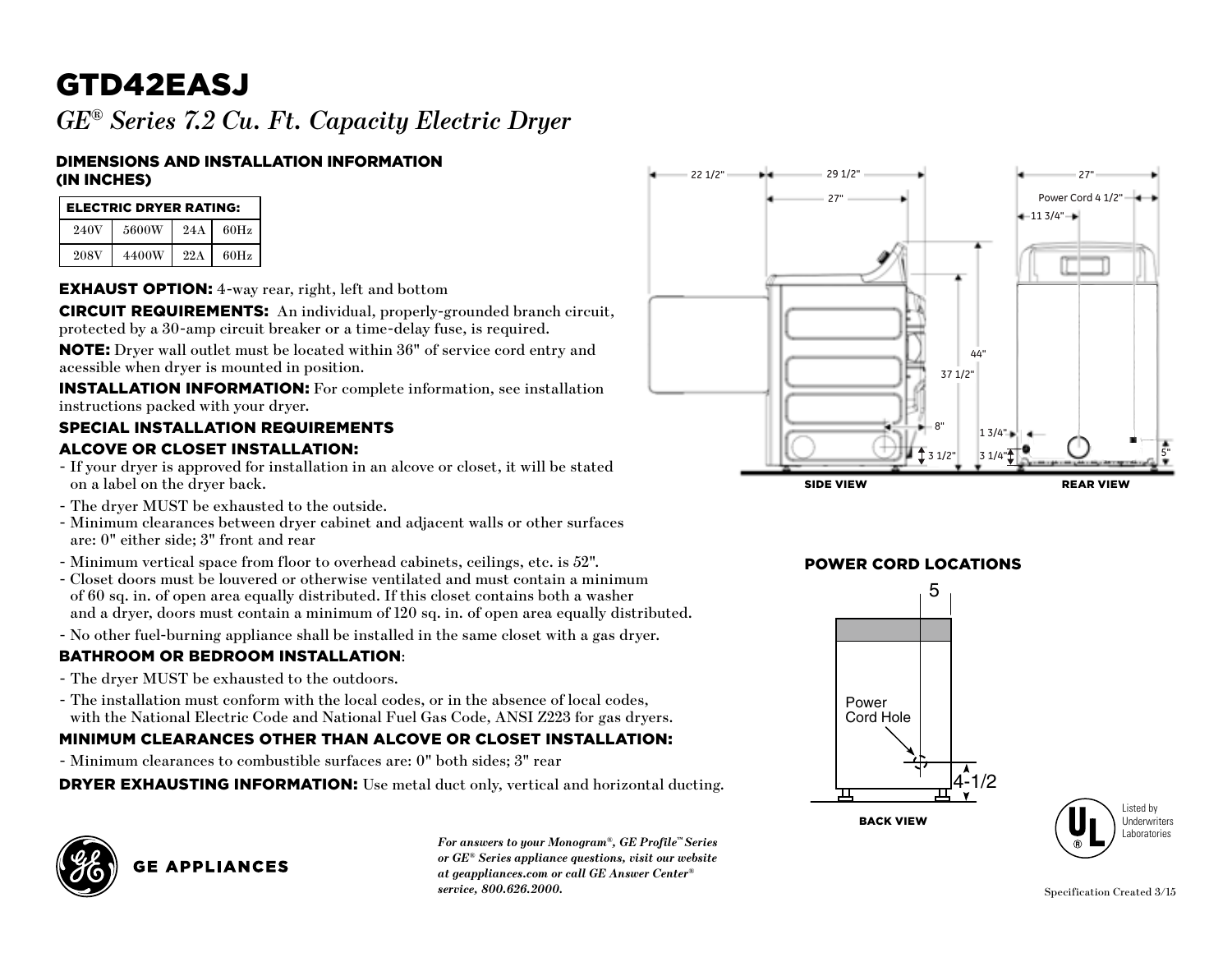## GTD42EASJ

*Ge® Series 7.2 Cu. Ft. Capacity Electric Dryer*

#### For complete information, see installation instructions packed with your dryer.

#### Ducting Materials:

For best performance, this dryer should be vented with 4" diameter all rigid metal exhaust duct. If rigid metal duct cannot be used, then UL-listed flexible metal (semi-rigid) ducting can be used (Kit WX08X10077). In special installations, it may be necessary to connect the dryer to the house vent using a flexible metal (foil-type) duct. A UL-listed flexible metal (foil-type) duct may be used ONLY in installations where rigid metal or flexible metal (semi-rigid) ducting cannot be used AND where a 4" diameter can be maintained throughout the entire length of the transition duct. Please see installation instruction packed with your dryer for complete instructions when using flexible metal (foil type) ducting.

#### Exhaust Length Calculation:

- 1. Determine the number of 90° turns needed for your installation. If you exhaust to the side or bottom of dryer, add one turn.
- 2. The maximum length of 4" rigid (aluminum or galvanized) duct which can be tolerated is shown in the table. A turn of 45° or less may be ignored. Two 45° turns within the duct length should be treated as a 90° elbow. A turn over 45° should be treated as a 90° elbow.

Dryers **must** be exhausted to the outside.

**GE APPLIANCES** 

**CAUTION:** For personal safety do not terminate exhaust into a chimney, under any enclosed house floor (crawl space), or into an attic, since the accumulated lint could create a fire hazard or moisture could cause damage. Never terminate the exhaust into a common duct or plenum with a kitchen exhaust, since the combination of lint and grease could create a fire hazard.

Exhaust ducts should be terminated in a dampered wall cap to prevent back drafts, bird nesting, etc. The wall cap must also be located at least 12" above the ground or any other obstruction with the opening pointed down.

#### For more information on venting kits and accessories, please call 1-800-GE-CARES.



*For answers to your Monogram®, GE Profile™ Series or GE® Series appliance questions, visit our website at geappliances.com or call GE Answer Center® service, 800.626.2000.*

#### Dryer exhausting information use metal duct only vertical and horizontal ducting

|                                                      | <b>Best performance</b> |                    |                    |  |
|------------------------------------------------------|-------------------------|--------------------|--------------------|--|
|                                                      |                         | Maximum length     |                    |  |
| $-4-$<br>$2 - 1/2$                                   | of 4" dia rigid         |                    |                    |  |
|                                                      |                         | metal duct         | Exhaust hood type  |  |
|                                                      | Number                  | A                  | В                  |  |
| $2 - 1/2$                                            | of 90°                  | 4"                 | $2 - 1/2"$         |  |
| Domestic dryer models                                | turns                   | opening            | opening            |  |
|                                                      | O                       | 200 ft.            | 175 ft.            |  |
|                                                      | 1                       | 185 ft.            | 165 ft.            |  |
|                                                      | $\overline{2}$          | 175 ft.            | 155 ft.            |  |
| <b>GE Frontload Long Vent</b>                        | 3                       | 165 ft.            | 145 ft.            |  |
| 7.0 cu. ft. capacity                                 | 4                       | 155 ft.            | 135 ft.            |  |
| electric dryer (GFDL)                                | 5                       | 145 ft.            | 125 ft.            |  |
|                                                      | O                       | 150 ft.            | $125$ ft.          |  |
|                                                      | 1                       | 135 ft.<br>125 ft. | 115 ft.<br>105 ft. |  |
| Long Vent 6.0 - 8.0                                  | 2<br>3                  | 115 ft.            | 95 ft.             |  |
| cu. ft. capacity electric                            | 4                       | 105 ft.            | 85 ft.             |  |
| & gas dryers<br>(GTDL and GTV)                       | 5                       | 95 ft.             | 75 ft.             |  |
|                                                      | $\overline{\mathsf{o}}$ | 120 ft.            | 90 ft.             |  |
|                                                      | 1                       | 100 ft.            | 75 ft.             |  |
|                                                      | $\overline{2}$          | 85 ft.             | 65 ft.             |  |
| Long Vent 6.1-7.4 cu. ft.<br>capacity electric & gas | 3                       | 70 ft.             | 55 ft.             |  |
| (GTD42, GTD45, GTD65,                                | 4                       | 60 ft.             | 45 ft.             |  |
| GTX42 and GTX65)                                     | 5                       | 55 ft.             | 35 ft.             |  |
| All 6.0 - 8.3 cu. ft.                                | $\overline{O}$          | 90 ft.             | 60 ft.             |  |
| capacity models electric                             | 1                       | 60 ft.             | 45 ft.             |  |
| and gas dryers (GFDS,                                | $\overline{2}$          | 45 ft.             | 35 ft.             |  |
| GFDR, GFDN, GTDS,                                    | 3                       | 35 ft.             | 25 ft.             |  |
| GTDN, GHDN, GHDS,<br>GTDP,GLDP, GTD, HTDP,           | 4                       | 25 ft.             | 15 ft.             |  |
| HTDX)                                                |                         |                    |                    |  |
|                                                      | O                       | 90 ft.             | 60 ft.             |  |
|                                                      | 1                       | 60 ft.             | 45 ft.             |  |
|                                                      | $\overline{2}$          | 45 ft.             | 35 ft.             |  |
| DCVH480                                              | 3                       | 35 ft.             | 25 ft.             |  |
|                                                      | O                       | 46 ft.             | 37 ft.             |  |
|                                                      | 1                       | 37 ft.             | 30 ft.             |  |
| All 3.6 cu. ft. (DSKS,                               | $\overline{2}$          | 30 ft.             | 22 ft.             |  |
| DSKP) electric dryers                                | 3                       | 23 ft.             | 15 ft.             |  |
|                                                      | O                       | 56 ft.             | 42 ft.             |  |
|                                                      | 1                       | 48 ft.             | 34 ft.             |  |
|                                                      | $\overline{2}$          | 40 ft.             | 26 ft.             |  |
| Laundry Center GUD27                                 | 3                       | 32 ft.             | 18 ft.             |  |
|                                                      | Ō                       | 43 ft.             | 36 ft.             |  |
|                                                      | 1                       | 33 ft.             | 26 ft.             |  |
| Laundry Center GUD24                                 | $\overline{2}$          | 24 ft.             | 16 ft.             |  |